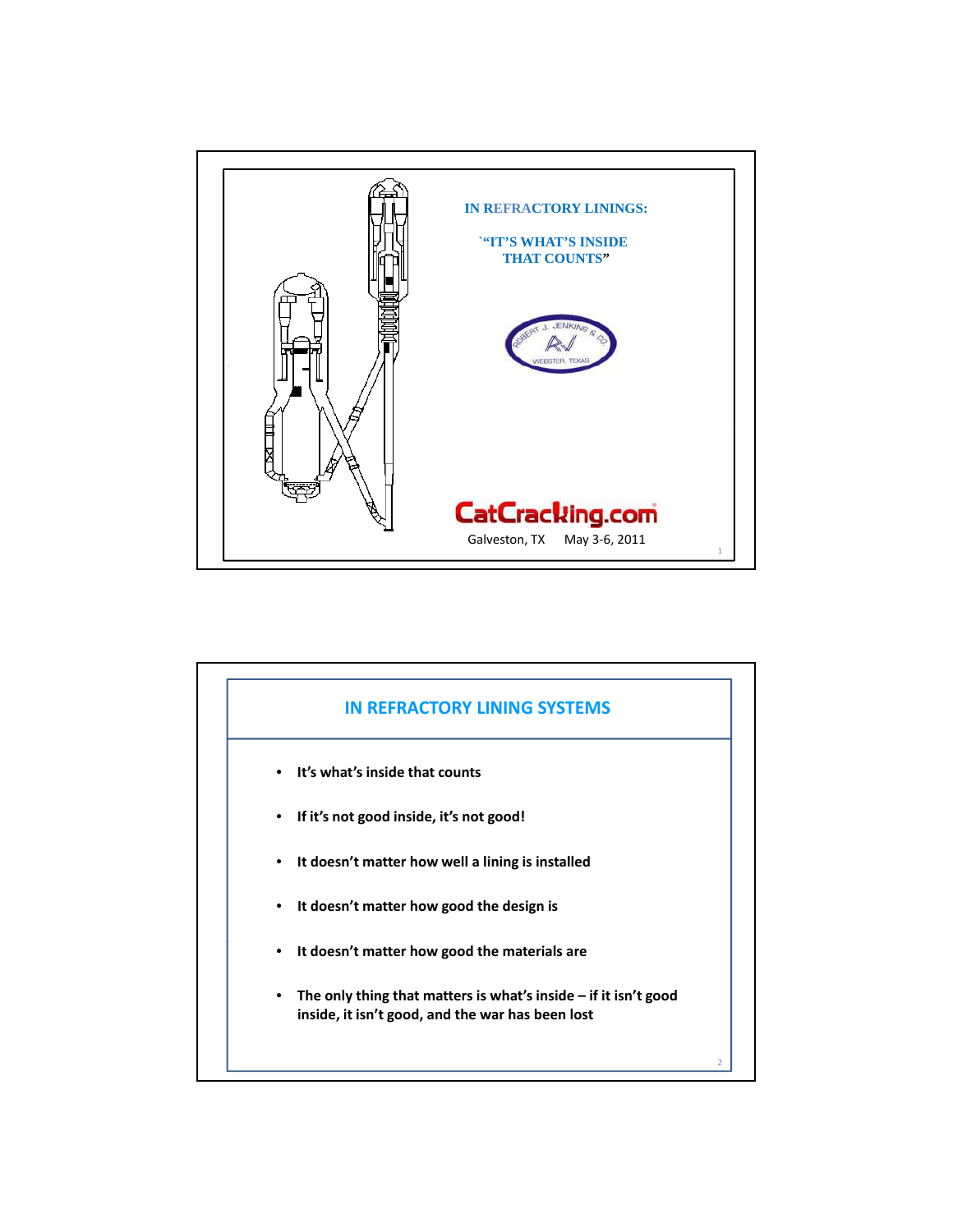

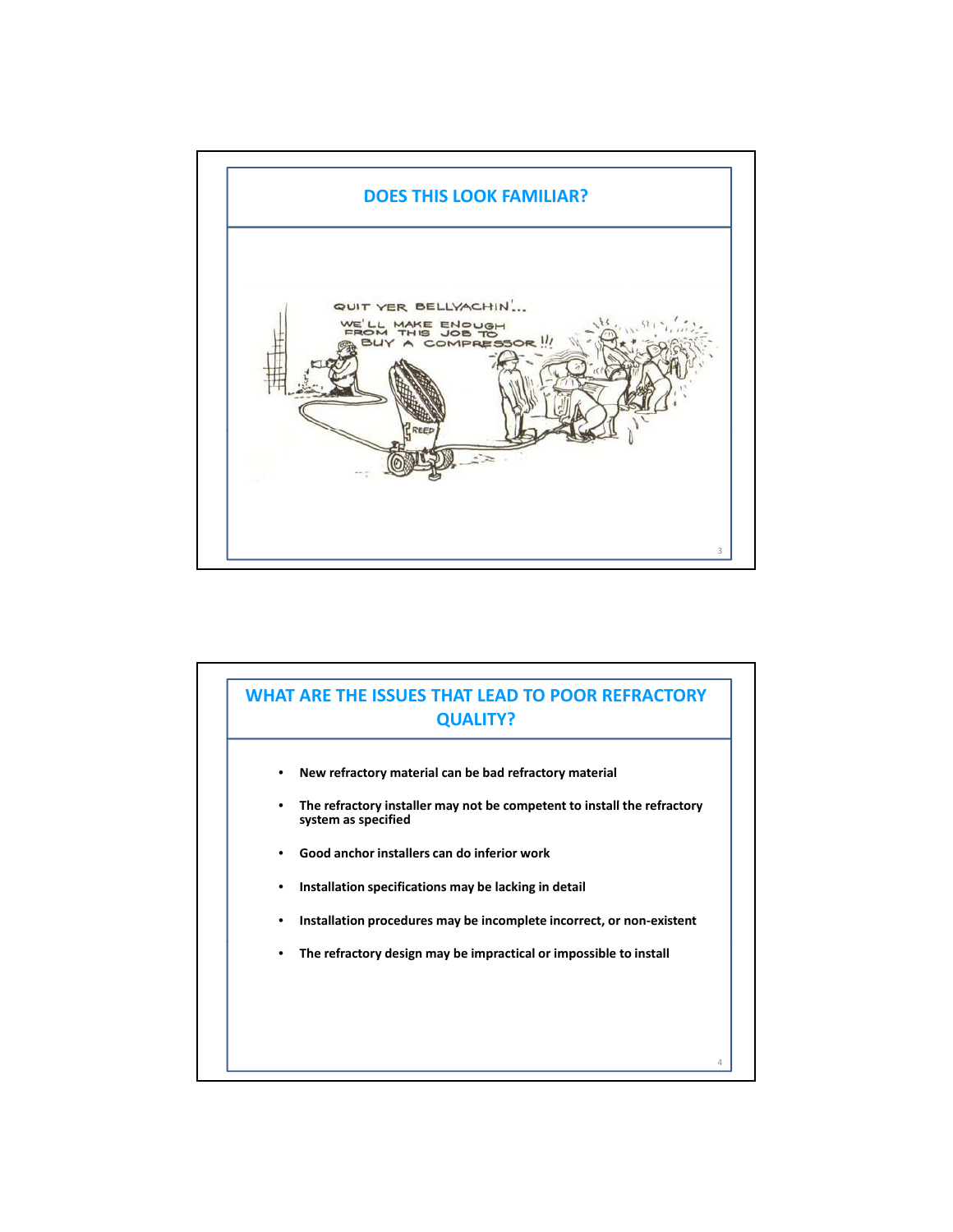

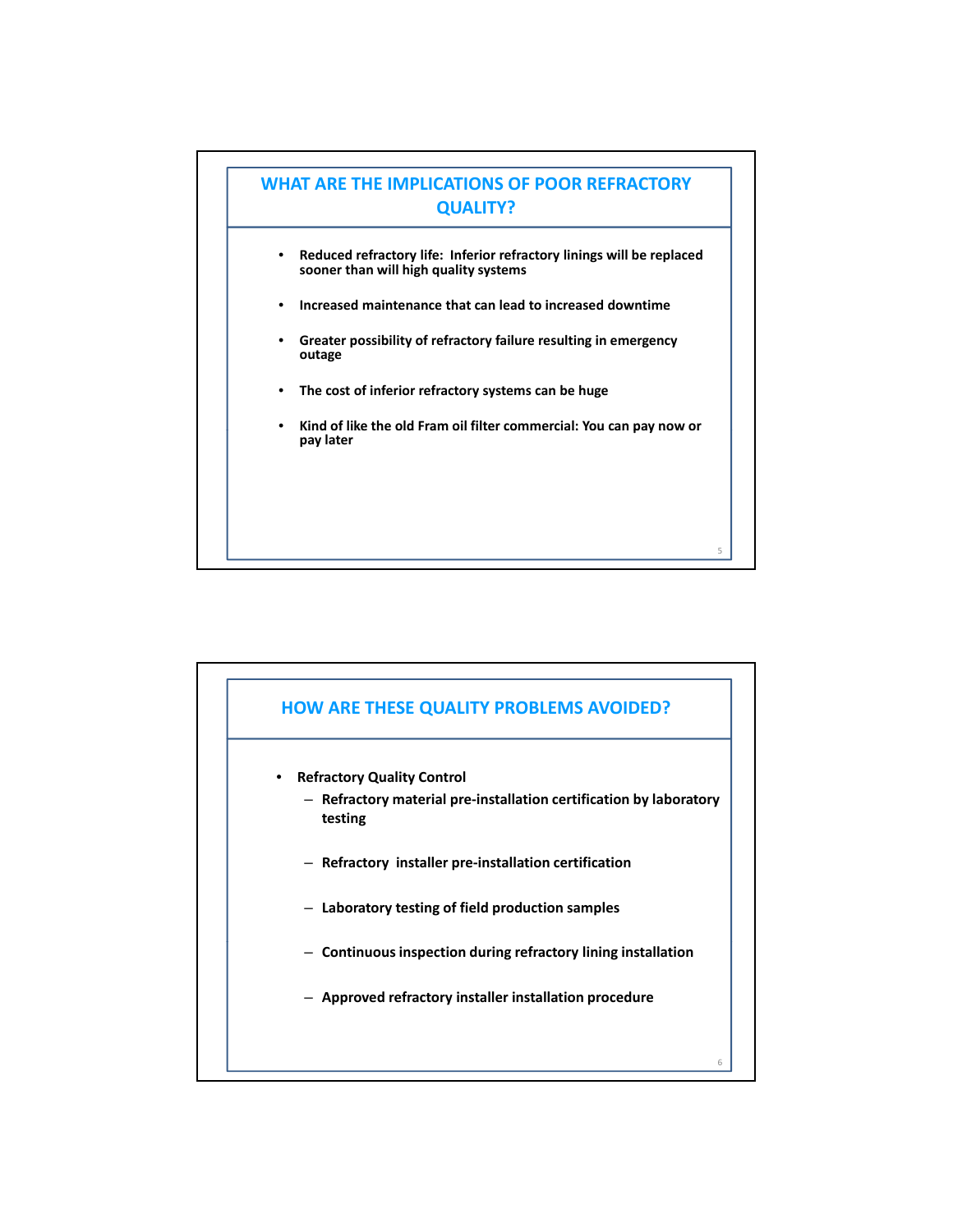

|                                                                                       | <b>REFRACTORY MATERIAL</b><br><b>DATASHEETS</b>                  |                                            |                                                                                                                                             |                      |  |  |
|---------------------------------------------------------------------------------------|------------------------------------------------------------------|--------------------------------------------|---------------------------------------------------------------------------------------------------------------------------------------------|----------------------|--|--|
|                                                                                       |                                                                  | <b>Typical Refractory Datasheet</b>        |                                                                                                                                             |                      |  |  |
| <b>Erosion Loss:</b>                                                                  | <b>ASTM C-704</b>                                                | Less than 10 cc                            |                                                                                                                                             |                      |  |  |
|                                                                                       | <b>Maximum Service Temperature:</b>                              | 2750°F (1510°C)                            |                                                                                                                                             |                      |  |  |
| <b>Bulk Density:</b><br>$220^{\circ}$ F (105 $^{\circ}$ C)<br>1500°F (815°C)          |                                                                  |                                            | 137 lbs/ft <sup>3</sup> (2192 kg/m <sup>3</sup> )<br>130 lbs/ft <sup>3</sup> (2080kg/m <sup>3</sup> )                                       |                      |  |  |
| <b>Cold Crushing Strength:</b><br>1000°F (540°C)<br>1500°F (815°C)<br>2550°F (1400°C) |                                                                  |                                            | 9000-12000 psi (630-840 kg/cm <sup>2</sup> )<br>8000-11000 psi (560-770 kg/cm <sup>2</sup> )<br>9000-12000 psi (630-840 kg/cm <sup>2)</sup> |                      |  |  |
| <b>Modulus of Rupture:</b><br>1000°F (540°C)<br>1500°F ( 815°C)<br>2550°F (1400°C)    |                                                                  |                                            | 1500-1900 psi (105-133 kg/cm <sup>2</sup> )<br>1400-1800 psi (98-126 kg/cm <sup>2</sup> )<br>1500-1900 psi (105-133 kg/cm <sup>2</sup> )    |                      |  |  |
| Permanent Linear Change(%):<br>1500°F ( 540°C)<br>2000°F (1095°C)                     |                                                                  | $-0.1$ to $-0.3$<br>$-0.1$ to $-0.3$       |                                                                                                                                             |                      |  |  |
| Conductivity or "K" Factor:<br>Mean Temp.                                             |                                                                  | BTU/ft <sup>2</sup> /Hr/ <sup>P</sup> F/in | <b>W/mK</b>                                                                                                                                 |                      |  |  |
| 1000°F ( 540°C)<br>1500°F (815°C)<br>2000°F (1095°C)                                  |                                                                  | 7.4<br>8.0<br>8.4                          |                                                                                                                                             | 1.07<br>1.15<br>1.21 |  |  |
| <b>Typical Chemical Analysis(%):</b>                                                  |                                                                  |                                            |                                                                                                                                             |                      |  |  |
| Al <sub>2</sub> O <sub>3</sub>                                                        | SiO <sub>2</sub><br>Fe <sub>2</sub> O <sub>3</sub>               | TIO <sub>2</sub>                           | CaO/MgO                                                                                                                                     | Alkalies             |  |  |
| 51.1                                                                                  | 0.7<br>39.9                                                      | 1.2                                        | 6.8                                                                                                                                         | 0.3                  |  |  |
|                                                                                       | Standard Packaging: 72 - 55 lb. bags per pallet                  |                                            |                                                                                                                                             |                      |  |  |
|                                                                                       | manufacturing, testing and installation procedures in the field. |                                            | Data shown are average results of standard ASTM tests unless otherwise noted. Results may vary subject to normal variations in              |                      |  |  |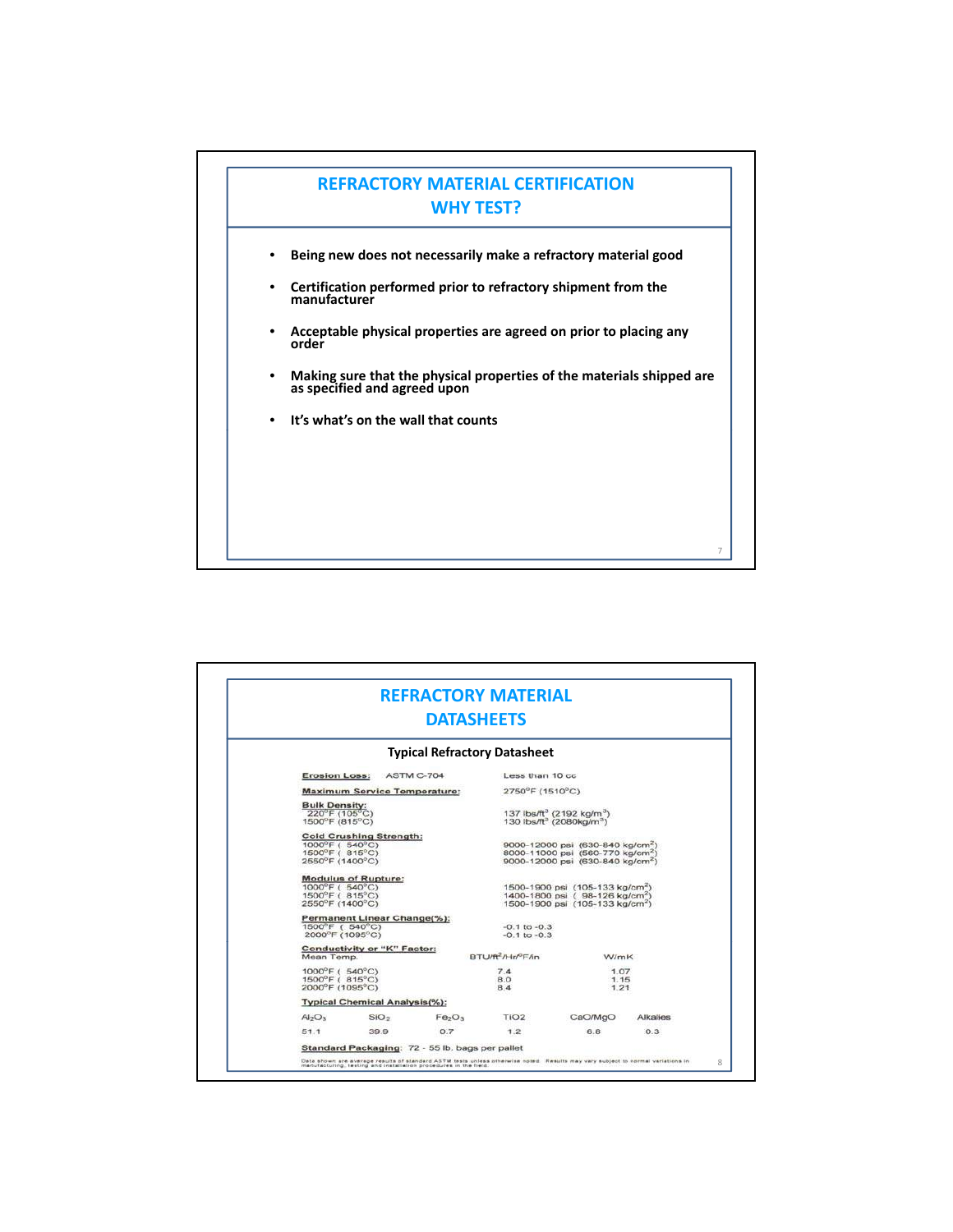## **REFRACTORY MATERIAL DATASHEETS**

- **The Disclaimer**
	- **Refractory material manufacturers attach a disclaimer to their advertised data**
	- **Interpretation: We don't guarantee you will get what we got**
- **Avoiding the Disclaimer**
	- **Determine ahead of time what properties are required for the work**
	- **Look at competitive datasheets**
	- **If the selected refractory material manufacturer cannot stand behind the properties required, buy somewhere else**

9

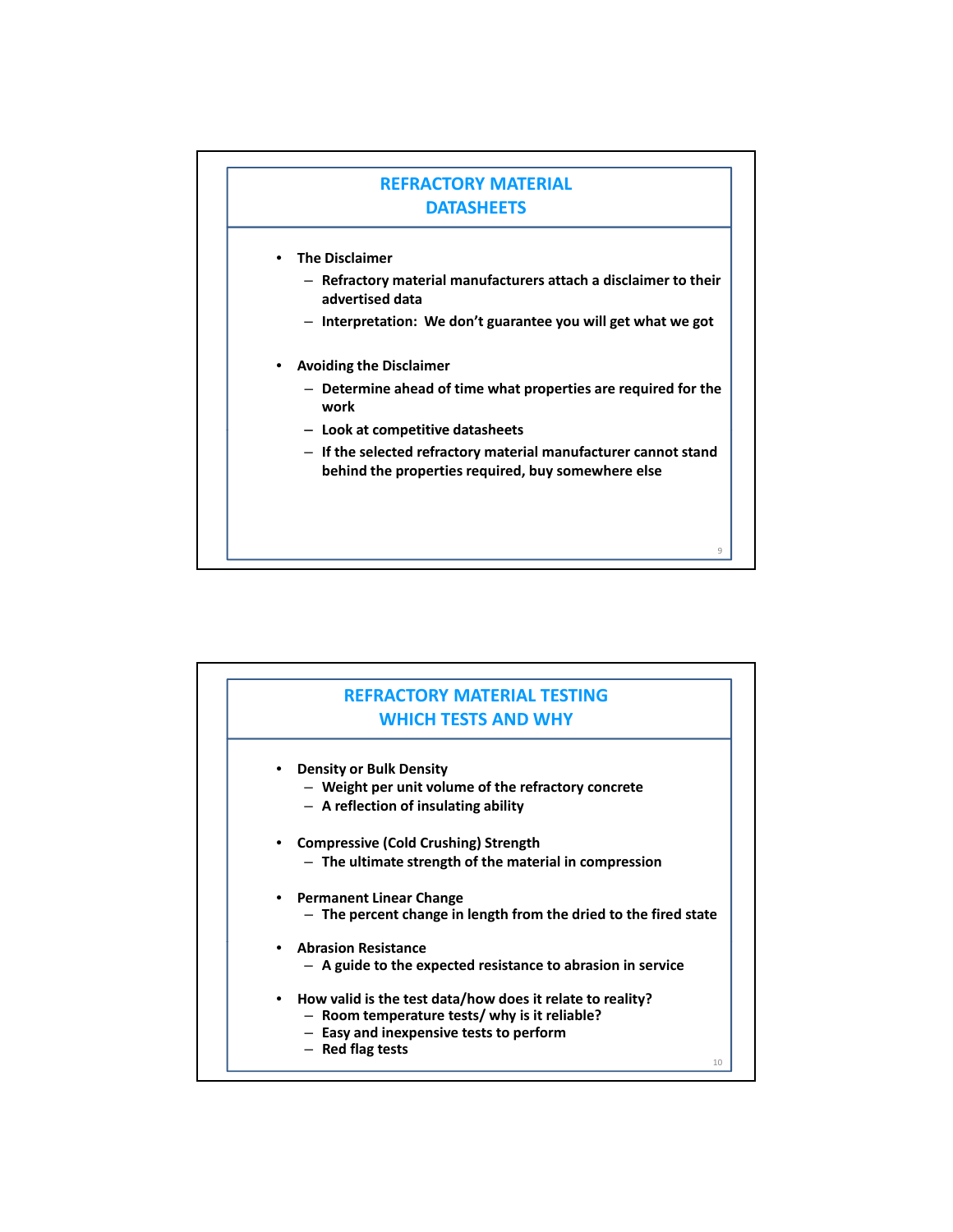

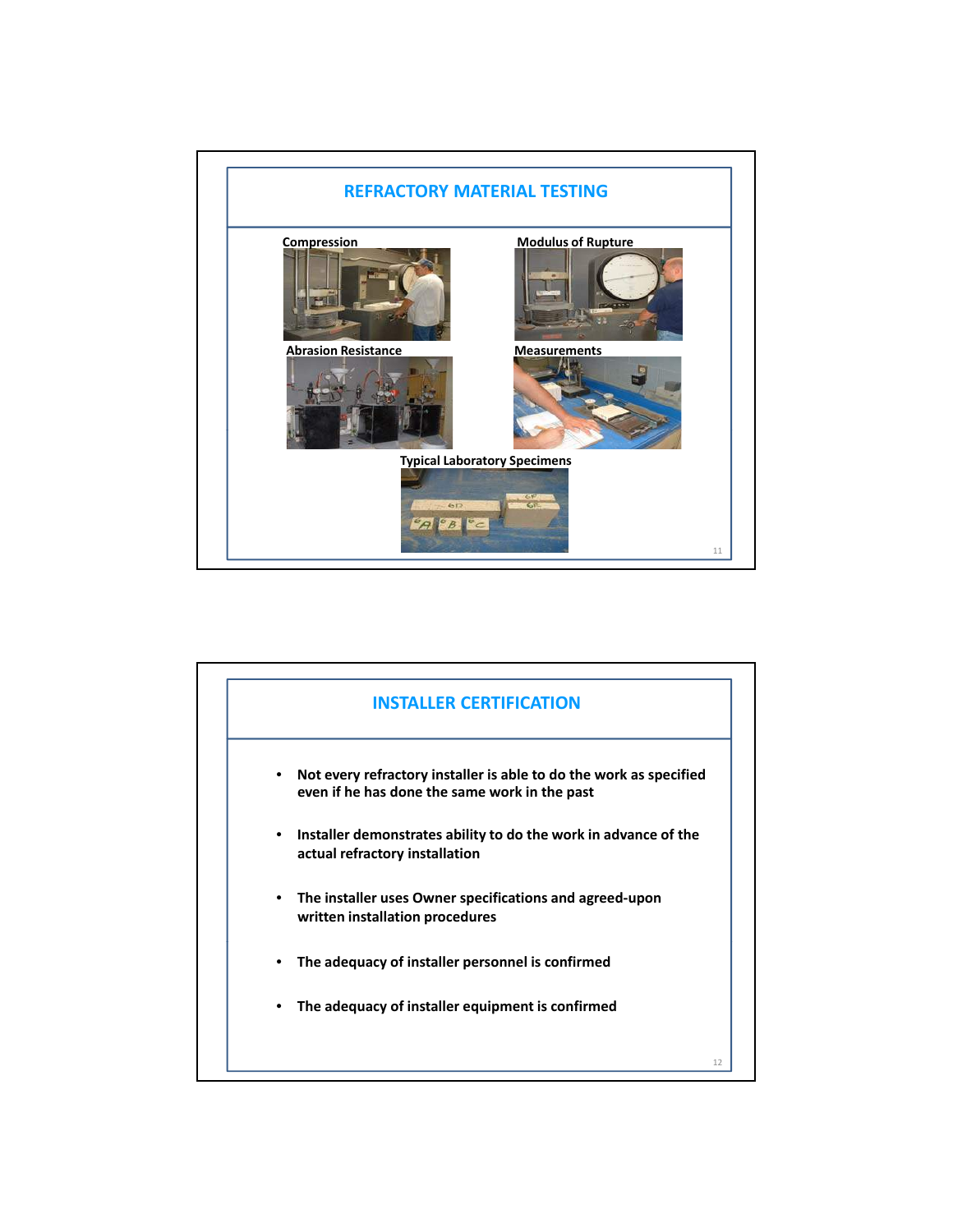

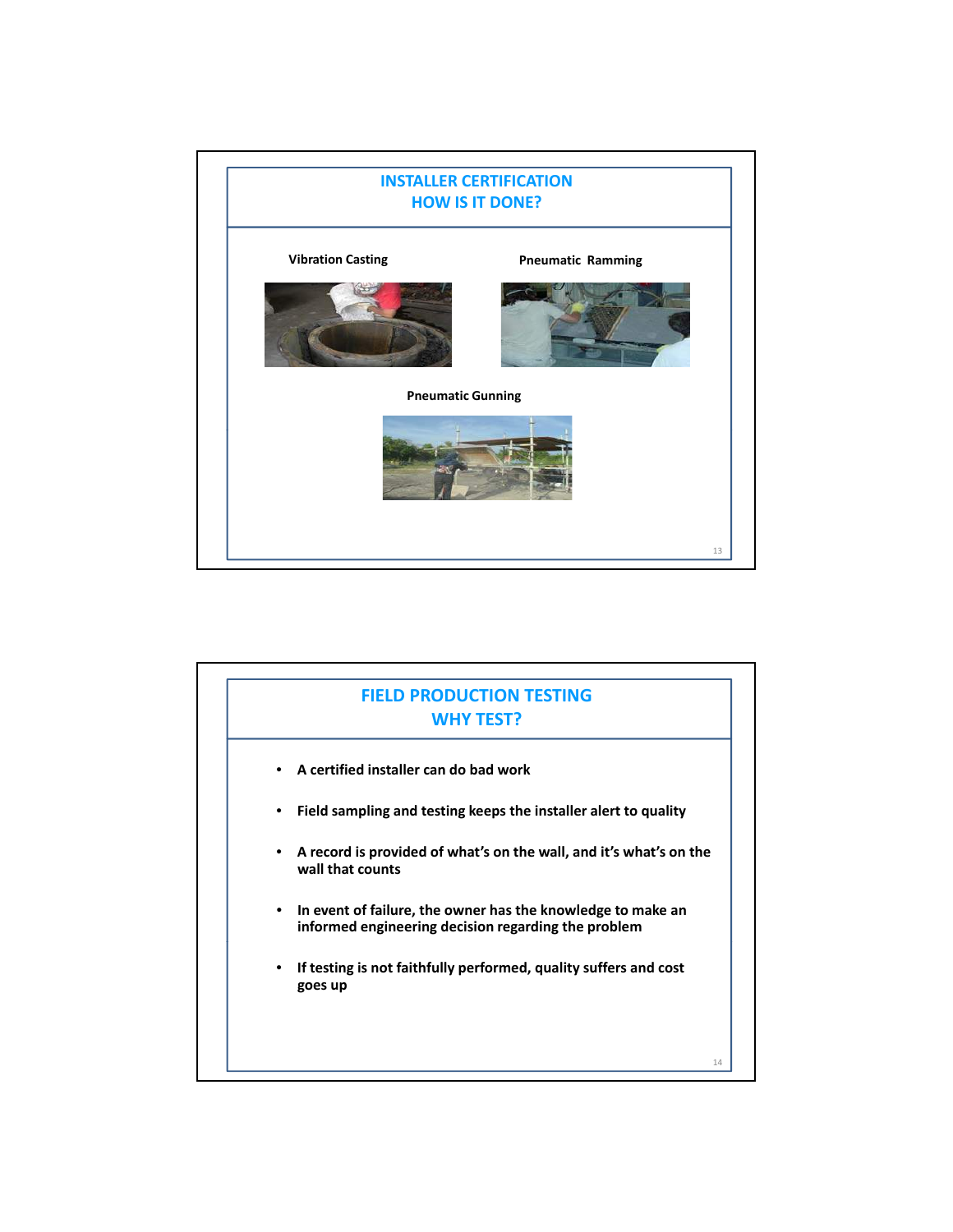

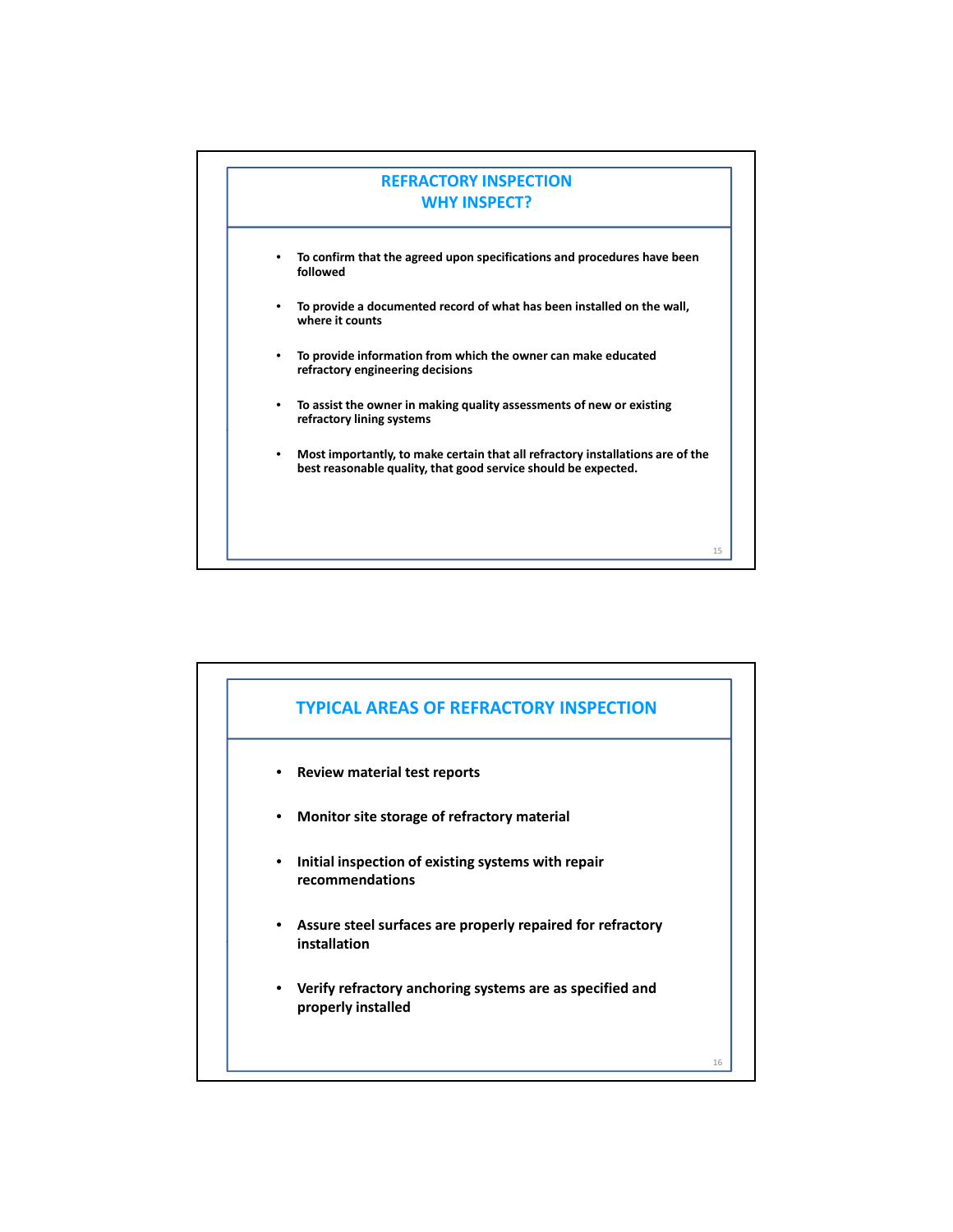

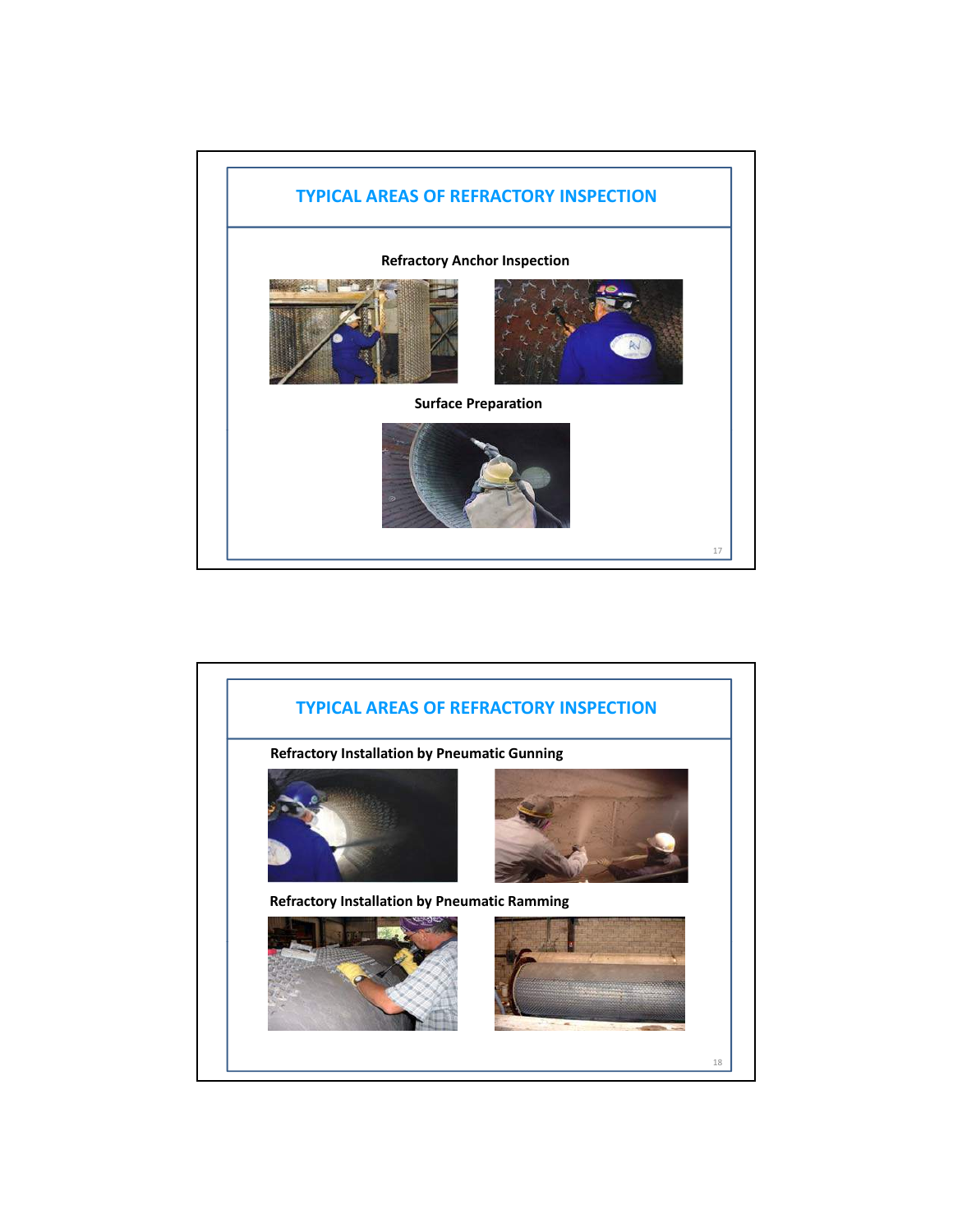

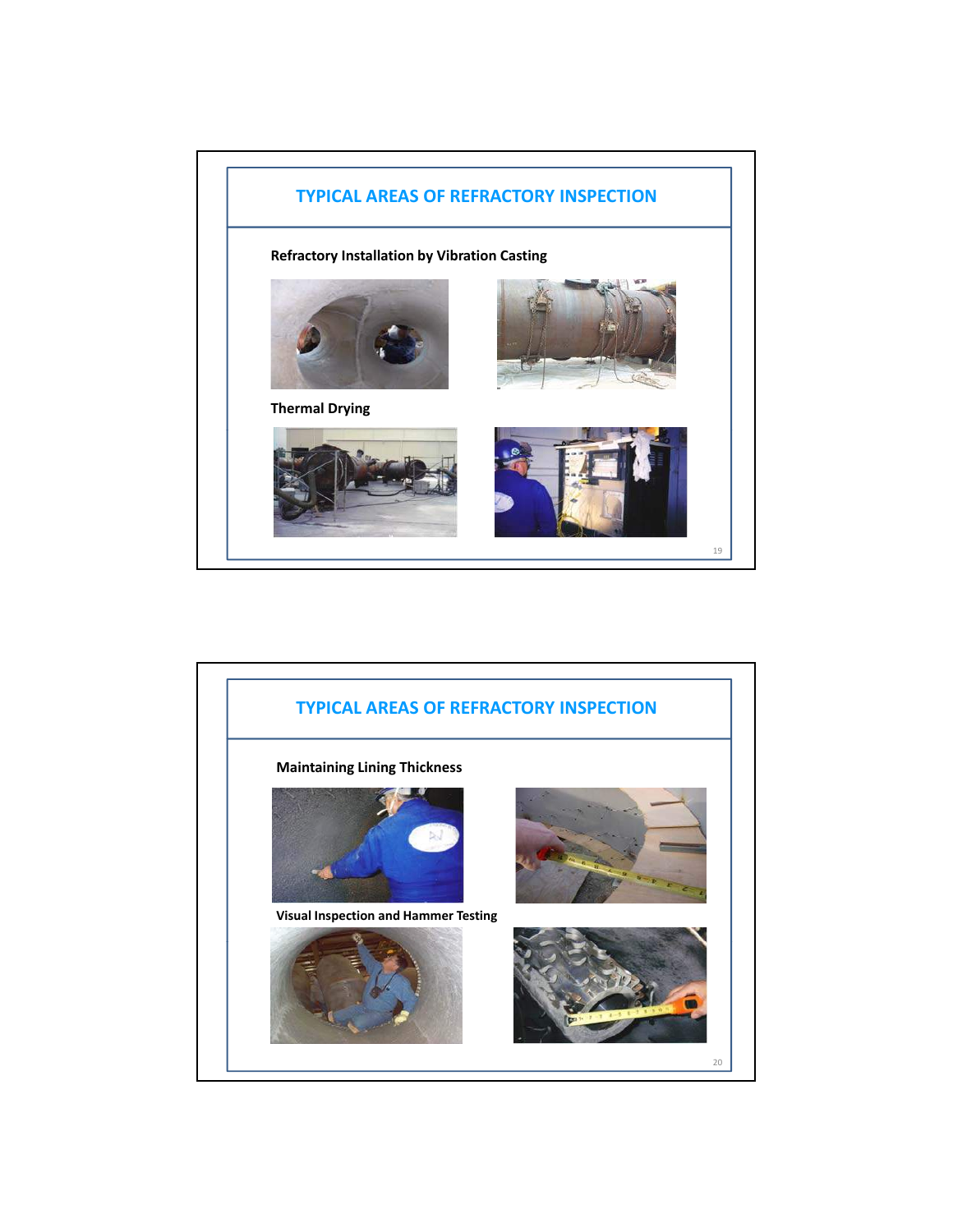

• **Monitor all aspects of refractory preparation and installation:**

21

- ‐ **Water content**
- ‐ **Temperature control**
- ‐ **Mixing time**
- ‐ **Lining thickness**
- ‐ **Joint construction**
- ‐ **Form installation**
- ‐ **Ambient curing procedures**
- ‐ **Drying and firing**
- ‐ **Visual inspection**
- ‐ **Hammer testing**